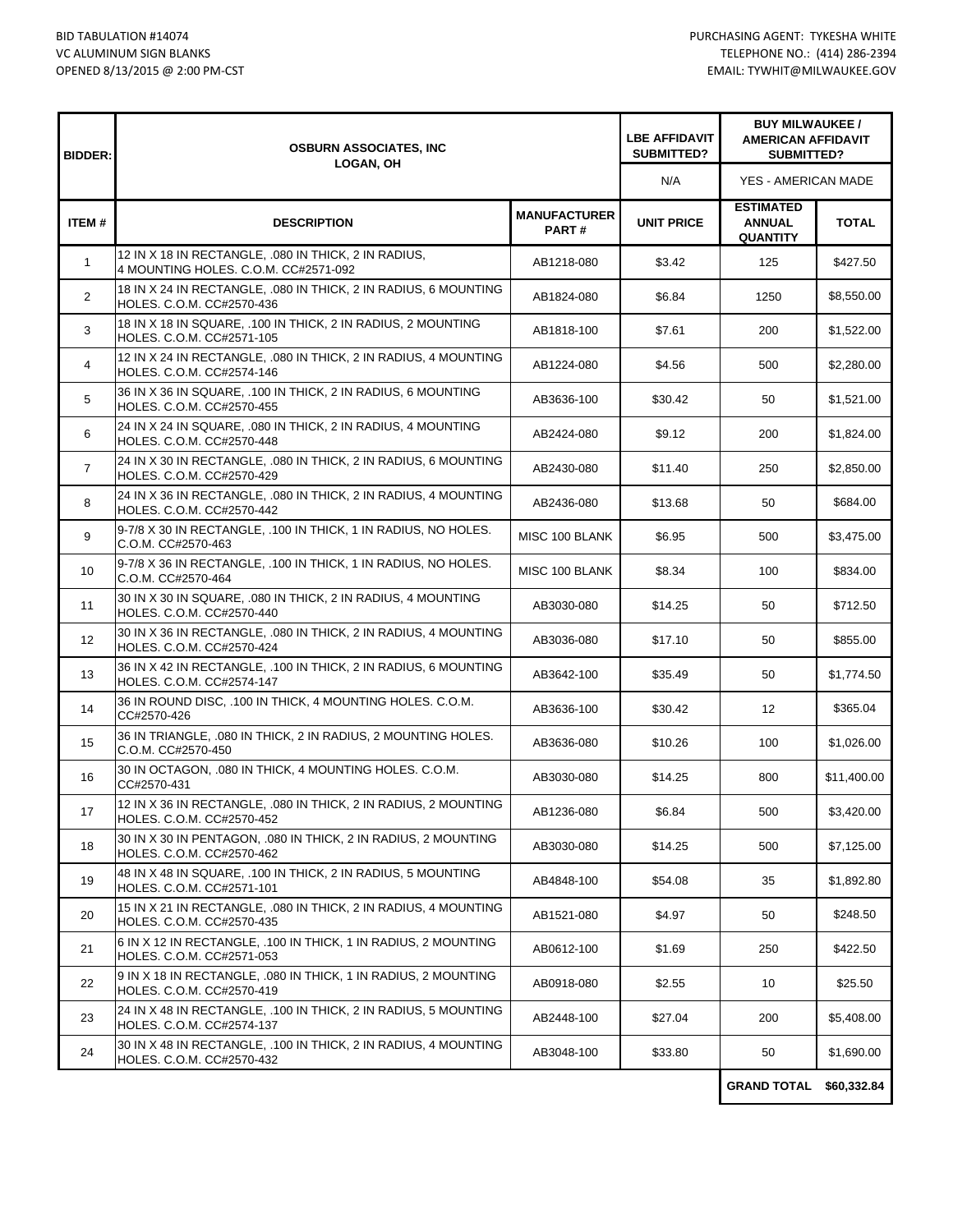| <b>BIDDER:</b>    | <b>PRICE AND SONS, INC</b><br><b>MILWAUKEE, WI</b><br><b>ALTERNATE BID 1</b>                 |                              | <b>LBE AFFIDAVIT</b><br><b>SUBMITTED?</b> | <b>BUY MILWAUKEE /</b><br><b>AMERICAN AFFIDAVIT</b><br>SUBMITTED? |              |
|-------------------|----------------------------------------------------------------------------------------------|------------------------------|-------------------------------------------|-------------------------------------------------------------------|--------------|
|                   |                                                                                              |                              | <b>YES</b>                                | YES - AMERICAN MADE                                               |              |
| ITEM#             | <b>DESCRIPTION</b>                                                                           | <b>MANUFACTURER</b><br>PART# | <b>UNIT PRICE</b>                         | <b>ESTIMATED</b><br><b>ANNUAL</b><br><b>QUANTITY</b>              | <b>TOTAL</b> |
| $\mathbf{1}$      | 12 IN X 18 IN RECTANGLE, 080 IN THICK, 2 IN RADIUS,<br>4 MOUNTING HOLES. C.O.M. CC#2571-092  | 0801218MS                    | \$3.32                                    | 125                                                               | \$415.00     |
| $\overline{2}$    | 18 IN X 24 IN RECTANGLE, .080 IN THICK, 2 IN RADIUS, 6 MOUNTING<br>HOLES. C.O.M. CC#2570-436 | 0801824MS                    | \$6.60                                    | 1250                                                              | \$8,250.00   |
| 3                 | 18 IN X 18 IN SQUARE, .100 IN THICK, 2 IN RADIUS, 2 MOUNTING<br>HOLES, C.O.M. CC#2571-105    | 10018SMS                     | \$6.32                                    | 200                                                               | \$1,264.00   |
| 4                 | 12 IN X 24 IN RECTANGLE, .080 IN THICK, 2 IN RADIUS, 4 MOUNTING<br>HOLES. C.O.M. CC#2574-146 | 0801224MS                    | \$4.51                                    | 500                                                               | \$2,255.00   |
| 5                 | 36 IN X 36 IN SQUARE, .100 IN THICK, 2 IN RADIUS, 6 MOUNTING<br>HOLES. C.O.M. CC#2570-455    | 10036SMS                     | \$24.83                                   | 50                                                                | \$1,241.50   |
| 6                 | 24 IN X 24 IN SQUARE, .080 IN THICK, 2 IN RADIUS, 4 MOUNTING<br>HOLES. C.O.M. CC#2570-448    | 08024SMS                     | \$8.73                                    | 200                                                               | \$1,746.00   |
| $\overline{7}$    | 24 IN X 30 IN RECTANGLE, .080 IN THICK, 2 IN RADIUS, 6 MOUNTING<br>HOLES. C.O.M. CC#2570-429 | 0802430MS                    | \$10.85                                   | 250                                                               | \$2.712.50   |
| 8                 | 24 IN X 36 IN RECTANGLE, .080 IN THICK, 2 IN RADIUS, 4 MOUNTING<br>HOLES. C.O.M. CC#2570-442 | 082436MS                     | \$13.00                                   | 50                                                                | \$650.00     |
| 9                 | 9-7/8 X 30 IN RECTANGLE, .100 IN THICK, 1 IN RADIUS, NO HOLES.<br>C.O.M. CC#2570-463         | 1003097/8MS                  | \$5.55                                    | 500                                                               | \$2,775.00   |
| 10                | 9-7/8 X 36 IN RECTANGLE, .100 IN THICK, 1 IN RADIUS, NO HOLES.<br>C.O.M. CC#2570-464         | 1003697/8MS                  | \$6.79                                    | 100                                                               | \$679.00     |
| 11                | 30 IN X 30 IN SQUARE, .080 IN THICK, 2 IN RADIUS, 4 MOUNTING<br>HOLES. C.O.M. CC#2570-440    | 08030SMS                     | \$13.90                                   | 50                                                                | \$695.00     |
| $12 \overline{ }$ | 30 IN X 36 IN RECTANGLE, .080 IN THICK, 2 IN RADIUS, 4 MOUNTING<br>HOLES. C.O.M. CC#2570-424 | 0803036MS                    | \$16.17                                   | 50                                                                | \$808.50     |
| 13                | 36 IN X 42 IN RECTANGLE, .100 IN THICK, 2 IN RADIUS, 6 MOUNTING<br>HOLES. C.O.M. CC#2574-147 | 1003642MS                    | \$29.10                                   | 50                                                                | \$1,455.00   |
| 14                | 36 IN ROUND DISC, .100 IN THICK, 4 MOUNTING HOLES. C.O.M.<br>CC#2570-426                     | 10036CMS                     | \$21.33                                   | $12 \overline{ }$                                                 | \$255.96     |
| 15                | 36 IN TRIANGLE, .080 IN THICK, 2 IN RADIUS, 2 MOUNTING HOLES.<br>C.O.M. CC#2570-450          | 08036TMS                     | \$9.45                                    | 100                                                               | \$945.00     |
| 16                | 30 IN OCTAGON, .080 IN THICK, 4 MOUNTING HOLES. C.O.M.<br>CC#2570-431                        | 08030OMS                     | \$12.34                                   | 800                                                               | \$9,872.00   |
| 17                | 12 IN X 36 IN RECTANGLE, .080 IN THICK, 2 IN RADIUS, 2 MOUNTING<br>HOLES. C.O.M. CC#2570-452 | 0801236MS                    | \$6.62                                    | 500                                                               | \$3,310.00   |
| 18                | 30 IN X 30 IN PENTAGON, .080 IN THICK, 2 IN RADIUS, 2 MOUNTING<br>HOLES. C.O.M. CC#2570-462  | 0803PMS                      | \$11.91                                   | 500                                                               | \$5.955.00   |
| 19                | 48 IN X 48 IN SQUARE, .100 IN THICK, 2 IN RADIUS, 5 MOUNTING<br>HOLES. C.O.M. CC#2571-101    | 10048SMS                     | \$42.82                                   | 35                                                                | \$1,498.70   |
| 20                | 15 IN X 21 IN RECTANGLE, .080 IN THICK, 2 IN RADIUS, 4 MOUNTING<br>HOLES. C.O.M. CC#2570-435 | 0801521MS                    | \$5.00                                    | 50                                                                | \$250.00     |
| 21                | 6 IN X 12 IN RECTANGLE, .100 IN THICK, 1 IN RADIUS, 2 MOUNTING<br>HOLES. C.O.M. CC#2571-053  | 100612MS                     | \$1.57                                    | 250                                                               | \$392.50     |
| 22                | 9 IN X 18 IN RECTANGLE, .080 IN THICK, 1 IN RADIUS, 2 MOUNTING<br>HOLES. C.O.M. CC#2570-419  | 080918MS                     | \$2.62                                    | 10                                                                | \$26.20      |
| 23                | 24 IN X 48 IN RECTANGLE, .100 IN THICK, 2 IN RADIUS, 5 MOUNTING<br>HOLES. C.O.M. CC#2574-137 | 0802448MS                    | \$17.42                                   | 200                                                               | \$3,484.00   |
| 24                | 30 IN X 48 IN RECTANGLE, .100 IN THICK, 2 IN RADIUS, 4 MOUNTING<br>HOLES. C.O.M. CC#2570-432 | 080348MS                     | \$21.70                                   | 50                                                                | \$1,085.00   |
|                   |                                                                                              |                              |                                           | <b>GRAND TOTAL \$52,020.86</b>                                    |              |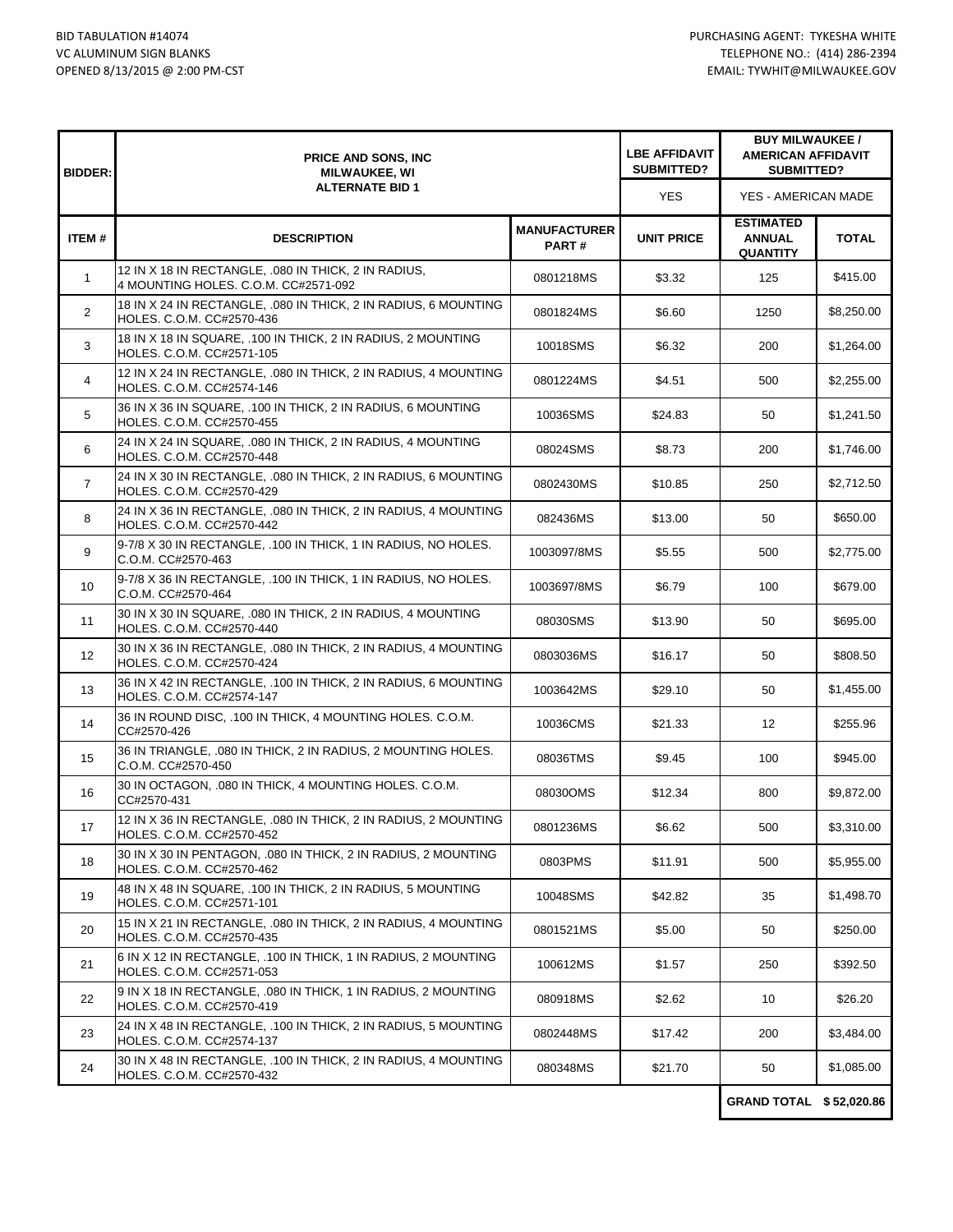| <b>BIDDER:</b> | <b>PRICE AND SONS, INC</b><br><b>MILWAUKEE, WI</b><br><b>ALTERNATE BID 2</b>                 |                              | <b>LBE AFFIDAVIT</b><br><b>SUBMITTED?</b> | <b>BUY MILWAUKEE /</b><br><b>AMERICAN AFFIDAVIT</b><br><b>SUBMITTED?</b> |              |
|----------------|----------------------------------------------------------------------------------------------|------------------------------|-------------------------------------------|--------------------------------------------------------------------------|--------------|
|                |                                                                                              |                              | <b>YES</b>                                | YES - AMERICAN MADE                                                      |              |
| ITEM#          | <b>DESCRIPTION</b>                                                                           | <b>MANUFACTURER</b><br>PART# | <b>UNIT PRICE</b>                         | <b>ESTIMATED</b><br><b>ANNUAL</b><br><b>QUANTITY</b>                     | <b>TOTAL</b> |
| $\mathbf{1}$   | 12 IN X 18 IN RECTANGLE, .080 IN THICK, 2 IN RADIUS,<br>4 MOUNTING HOLES. C.O.M. CC#2571-092 | 112469                       | \$5.34                                    | 125                                                                      | \$667.50     |
| $\overline{2}$ | 18 IN X 24 IN RECTANGLE, .080 IN THICK, 2 IN RADIUS, 6 MOUNTING<br>HOLES. C.O.M. CC#2570-436 | 112476                       | \$9.65                                    | 1250                                                                     | \$12,062.50  |
| 3              | 18 IN X 18 IN SQUARE, .100 IN THICK, 2 IN RADIUS, 2 MOUNTING<br>HOLES. C.O.M. CC#2571-105    | 123409                       | \$7.75                                    | 200                                                                      | \$1,550.00   |
| 4              | 12 IN X 24 IN RECTANGLE, .080 IN THICK, 2 IN RADIUS, 4 MOUNTING<br>HOLES. C.O.M. CC#2574-146 | 116448                       | \$6.44                                    | 500                                                                      | \$3,220.00   |
| 5              | 36 IN X 36 IN SQUARE, .100 IN THICK, 2 IN RADIUS, 6 MOUNTING<br>HOLES. C.O.M. CC#2570-455    | 12112                        | \$30.30                                   | 50                                                                       | \$1,515.00   |
| 6              | 24 IN X 24 IN SQUARE, .080 IN THICK, 2 IN RADIUS, 4 MOUNTING<br>HOLES. C.O.M. CC#2570-448    | 113471                       | \$11.45                                   | 200                                                                      | \$2,290.00   |
| $\overline{7}$ | 24 IN X 30 IN RECTANGLE, .080 IN THICK, 2 IN RADIUS, 6 MOUNTING<br>HOLES, C.O.M. CC#2570-429 | 112479                       | \$14.66                                   | 250                                                                      | \$3,665.00   |
| 8              | 24 IN X 36 IN RECTANGLE, .080 IN THICK, 2 IN RADIUS, 4 MOUNTING<br>HOLES. C.O.M. CC#2570-442 | 116924                       | \$16.47                                   | 50                                                                       | \$823.50     |
| 9              | 9-7/8 X 30 IN RECTANGLE, .100 IN THICK, 1 IN RADIUS, NO HOLES.<br>C.O.M. CC#2570-463         | <b>SP TRAFFIC</b>            | \$7.50                                    | 500                                                                      | \$3,750.00   |
| 10             | 9-7/8 X 36 IN RECTANGLE, .100 IN THICK, 1 IN RADIUS, NO HOLES.<br>C.O.M. CC#2570-464         | <b>SP TRAFFIC</b>            | \$8.85                                    | 100                                                                      | \$885.00     |
| 11             | 30 IN X 30 IN SQUARE, .080 IN THICK, 2 IN RADIUS, 4 MOUNTING<br>HOLES. C.O.M. CC#2570-440    | 115213                       | \$17.07                                   | 50                                                                       | \$853.50     |
| 12             | 30 IN X 36 IN RECTANGLE, .080 IN THICK, 2 IN RADIUS, 4 MOUNTING<br>HOLES. C.O.M. CC#2570-424 | 125310                       | \$20.20                                   | 50                                                                       | \$1,010.00   |
| 13             | 36 IN X 42 IN RECTANGLE, .100 IN THICK, 2 IN RADIUS, 6 MOUNTING<br>HOLES. C.O.M. CC#2574-147 | <b>SP TRAFFIC</b>            | \$35.18                                   | 50                                                                       | \$1,759.00   |
| 14             | 36 IN ROUND DISC, .100 IN THICK, 4 MOUNTING HOLES. C.O.M.<br>CC#2570-426                     | SP TRAFFIC                   | \$31.19                                   | 12 <sup>2</sup>                                                          | \$374.28     |
| 15             | 36 IN TRIANGLE, .080 IN THICK, 2 IN RADIUS, 2 MOUNTING HOLES.<br>C.O.M. CC#2570-450          | 123411                       | \$13.74                                   | 100                                                                      | \$1,374.00   |
| 16             | 30 IN OCTAGON, .080 IN THICK, 4 MOUNTING HOLES, C.O.M.<br>CC#2570-431                        | 116449                       | \$16.33                                   | 800                                                                      | \$13,064.00  |
| 17             | 12 IN X 36 IN RECTANGLE, .080 IN THICK, 2 IN RADIUS, 2 MOUNTING<br>HOLES. C.O.M. CC#2570-452 | 122253                       | \$8.24                                    | 500                                                                      | \$4,120.00   |
| 18             | 30 IN X 30 IN PENTAGON, .080 IN THICK, 2 IN RADIUS, 2 MOUNTING<br>HOLES. C.O.M. CC#2570-462  | 114839                       | \$16.28                                   | 500                                                                      | \$8,140.00   |
| 19             | 48 IN X 48 IN SQUARE, .100 IN THICK, 2 IN RADIUS, 5 MOUNTING<br>HOLES. C.O.M. CC#2571-101    | 113470                       | \$50.43                                   | 35                                                                       | \$1,765.05   |
| 20             | 15 IN X 21 IN RECTANGLE, 080 IN THICK, 2 IN RADIUS, 4 MOUNTING<br>HOLES. C.O.M. CC#2570-435  | 116450                       | \$6.92                                    | 50                                                                       | \$346.00     |
| 21             | 6 IN X 12 IN RECTANGLE, .100 IN THICK, 1 IN RADIUS, 2 MOUNTING<br>HOLES. C.O.M. CC#2571-053  | 113652                       | \$2.69                                    | 250                                                                      | \$672.50     |
| 22             | 9 IN X 18 IN RECTANGLE, .080 IN THICK, 1 IN RADIUS, 2 MOUNTING<br>HOLES. C.O.M. CC#2570-419  | <b>SP TRAFFIC</b>            | \$3.92                                    | 10                                                                       | \$39.20      |
| 23             | 24 IN X 48 IN RECTANGLE, .100 IN THICK, 2 IN RADIUS, 5 MOUNTING<br>HOLES. C.O.M. CC#2574-137 | 113472                       | \$26.40                                   | 200                                                                      | \$5,280.00   |
| 24             | 30 IN X 48 IN RECTANGLE, .100 IN THICK, 2 IN RADIUS, 4 MOUNTING<br>HOLES. C.O.M. CC#2570-432 | <b>SP TRAFFIC</b>            | \$32.84                                   | 50                                                                       | \$1,642.00   |
|                |                                                                                              |                              |                                           |                                                                          |              |

**GRAND TOTAL \$70,868.03**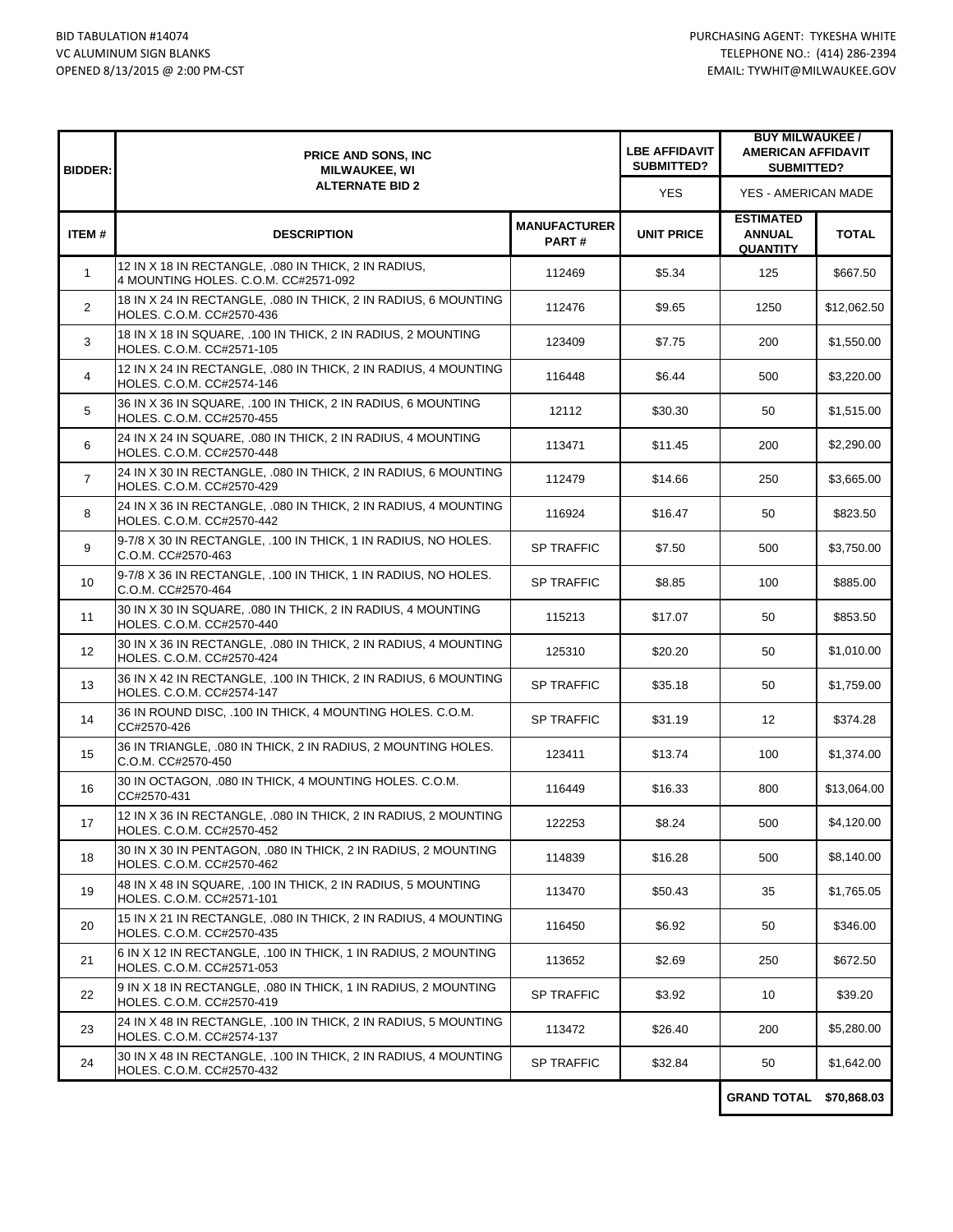| <b>BIDDER:</b>    | <b>US STANDARD SIGN</b><br><b>FRANKLIN PARK, IL</b>                                          |                              | <b>LBE AFFIDAVIT</b><br><b>SUBMITTED?</b> | <b>BUY MILWAUKEE /</b><br><b>AMERICAN AFFIDAVIT</b><br><b>SUBMITTED?</b> |                   |
|-------------------|----------------------------------------------------------------------------------------------|------------------------------|-------------------------------------------|--------------------------------------------------------------------------|-------------------|
|                   |                                                                                              |                              | N/A                                       | YES - AMERICAN MADE                                                      |                   |
| <b>ITEM#</b>      | <b>DESCRIPTION</b>                                                                           | <b>MANUFACTURER</b><br>PART# | <b>UNIT PRICE</b>                         | <b>ESTIMATED</b><br><b>ANNUAL</b><br><b>QUANTITY</b>                     | <b>TOTAL</b>      |
| $\mathbf{1}$      | 12 IN X 18 IN RECTANGLE, 080 IN THICK, 2 IN RADIUS,<br>4 MOUNTING HOLES. C.O.M. CC#2571-092  | N/A                          | \$4.27                                    | 125                                                                      | \$533.75          |
| $\overline{2}$    | 18 IN X 24 IN RECTANGLE, .080 IN THICK, 2 IN RADIUS, 6 MOUNTING<br>HOLES, C.O.M. CC#2570-436 | N/A                          | \$7.65                                    | 1250                                                                     | \$9,562.50        |
| 3                 | 18 IN X 18 IN SQUARE, .100 IN THICK, 2 IN RADIUS, 2 MOUNTING<br>HOLES. C.O.M. CC#2571-105    | N/A                          | \$6.05                                    | 200                                                                      | \$1,210.00        |
| 4                 | 12 IN X 24 IN RECTANGLE, .080 IN THICK, 2 IN RADIUS, 4 MOUNTING<br>HOLES. C.O.M. CC#2574-146 | N/A                          | \$5.10                                    | 500                                                                      | \$2,550.00        |
| 5                 | 36 IN X 36 IN SQUARE, .100 IN THICK, 2 IN RADIUS, 6 MOUNTING<br>HOLES. C.O.M. CC#2570-455    | N/A                          | \$23.59                                   | 50                                                                       | \$1,179.50        |
| 6                 | 24 IN X 24 IN SQUARE, .080 IN THICK, 2 IN RADIUS, 4 MOUNTING<br>HOLES. C.O.M. CC#2570-448    | N/A                          | \$8.98                                    | 200                                                                      | \$1,796.00        |
| $\overline{7}$    | 24 IN X 30 IN RECTANGLE, 080 IN THICK, 2 IN RADIUS, 6 MOUNTING<br>HOLES. C.O.M. CC#2570-429  | N/A                          | \$11.52                                   | 250                                                                      | \$2,880.00        |
| 8                 | 24 IN X 36 IN RECTANGLE, .080 IN THICK, 2 IN RADIUS, 4 MOUNTING<br>HOLES. C.O.M. CC#2570-442 | N/A                          | \$12.85                                   | 50                                                                       | \$642.50          |
| 9                 | 9-7/8 X 30 IN RECTANGLE, .100 IN THICK, 1 IN RADIUS, NO HOLES.<br>C.O.M. CC#2570-463         | N/A                          | \$5.88                                    | 500                                                                      | \$2,940.00        |
| 10                | 9-7/8 X 36 IN RECTANGLE, .100 IN THICK, 1 IN RADIUS, NO HOLES.<br>C.O.M. CC#2570-464         | N/A                          | \$6.93                                    | 100                                                                      | \$693.00          |
| 11                | 30 IN X 30 IN SQUARE, .080 IN THICK, 2 IN RADIUS, 4 MOUNTING<br>HOLES. C.O.M. CC#2570-440    | N/A                          | \$13.31                                   | 50                                                                       | \$665.50          |
| $12 \overline{ }$ | 30 IN X 36 IN RECTANGLE, .080 IN THICK, 2 IN RADIUS, 4 MOUNTING<br>HOLES. C.O.M. CC#2570-424 | N/A                          | \$15.73                                   | 50                                                                       | \$786.50          |
| 13                | 36 IN X 42 IN RECTANGLE, .100 IN THICK, 2 IN RADIUS, 6 MOUNTING<br>HOLES. C.O.M. CC#2574-147 | N/A                          | \$27.38                                   | 50                                                                       | \$1,369.00        |
| 14                | 36 IN ROUND DISC, .100 IN THICK, 4 MOUNTING HOLES. C.O.M.<br>CC#2570-426                     | N/A                          | \$24.34                                   | $12 \overline{ }$                                                        | \$292.08          |
| 15                | 36 IN TRIANGLE, .080 IN THICK, 2 IN RADIUS, 2 MOUNTING HOLES.<br>C.O.M. CC#2570-450          | N/A                          | \$10.72                                   | 100                                                                      | \$1,072.00        |
| 16                | 30 IN OCTAGON, .080 IN THICK, 4 MOUNTING HOLES. C.O.M.<br>CC#2570-431                        | N/A                          | \$12.70                                   | 800                                                                      | \$10,160.00       |
| 17                | 12 IN X 36 IN RECTANGLE, .080 IN THICK, 2 IN RADIUS, 2 MOUNTING<br>HOLES. C.O.M. CC#2570-452 | N/A                          | \$6.42                                    | 500                                                                      | \$3,210.00        |
| 18                | 30 IN X 30 IN PENTAGON, .080 IN THICK, 2 IN RADIUS, 2 MOUNTING<br>HOLES. C.O.M. CC#2570-462  | N/A                          | \$12.64                                   | 500                                                                      | \$6,320.00        |
| 19                | 48 IN X 48 IN SQUARE, .100 IN THICK, 2 IN RADIUS, 5 MOUNTING<br>HOLES. C.O.M. CC#2571-101    | N/A                          | \$38.98                                   | 35                                                                       | \$1,364.30        |
| 20                | 15 IN X 21 IN RECTANGLE, .080 IN THICK, 2 IN RADIUS, 4 MOUNTING<br>HOLES. C.O.M. CC#2570-435 | N/A                          | \$5.48                                    | 50                                                                       | \$274.00          |
| 21                | 6 IN X 12 IN RECTANGLE, .100 IN THICK, 1 IN RADIUS, 2 MOUNTING<br>HOLES. C.O.M. CC#2571-053  | N/A                          | \$2.17                                    | 250                                                                      | \$542.50          |
| 22                | 9 IN X 18 IN RECTANGLE, 080 IN THICK, 1 IN RADIUS, 2 MOUNTING<br>HOLES. C.O.M. CC#2570-419   | N/A                          | \$3.12                                    | 10                                                                       | \$31.20           |
| 23                | 24 IN X 48 IN RECTANGLE, .100 IN THICK, 2 IN RADIUS, 5 MOUNTING<br>HOLES. C.O.M. CC#2574-137 | N/A                          | \$20.51                                   | 200                                                                      | \$4,102.00        |
| 24                | 30 IN X 48 IN RECTANGLE, .100 IN THICK, 2 IN RADIUS, 4 MOUNTING<br>HOLES. C.O.M. CC#2570-432 | N/A                          | \$25.51                                   | 50                                                                       | \$1,275.50        |
|                   |                                                                                              |                              |                                           | CRAND TOTAL                                                              | <b>CEE 151 02</b> |

**GRAND TOTAL \$55,451.83**